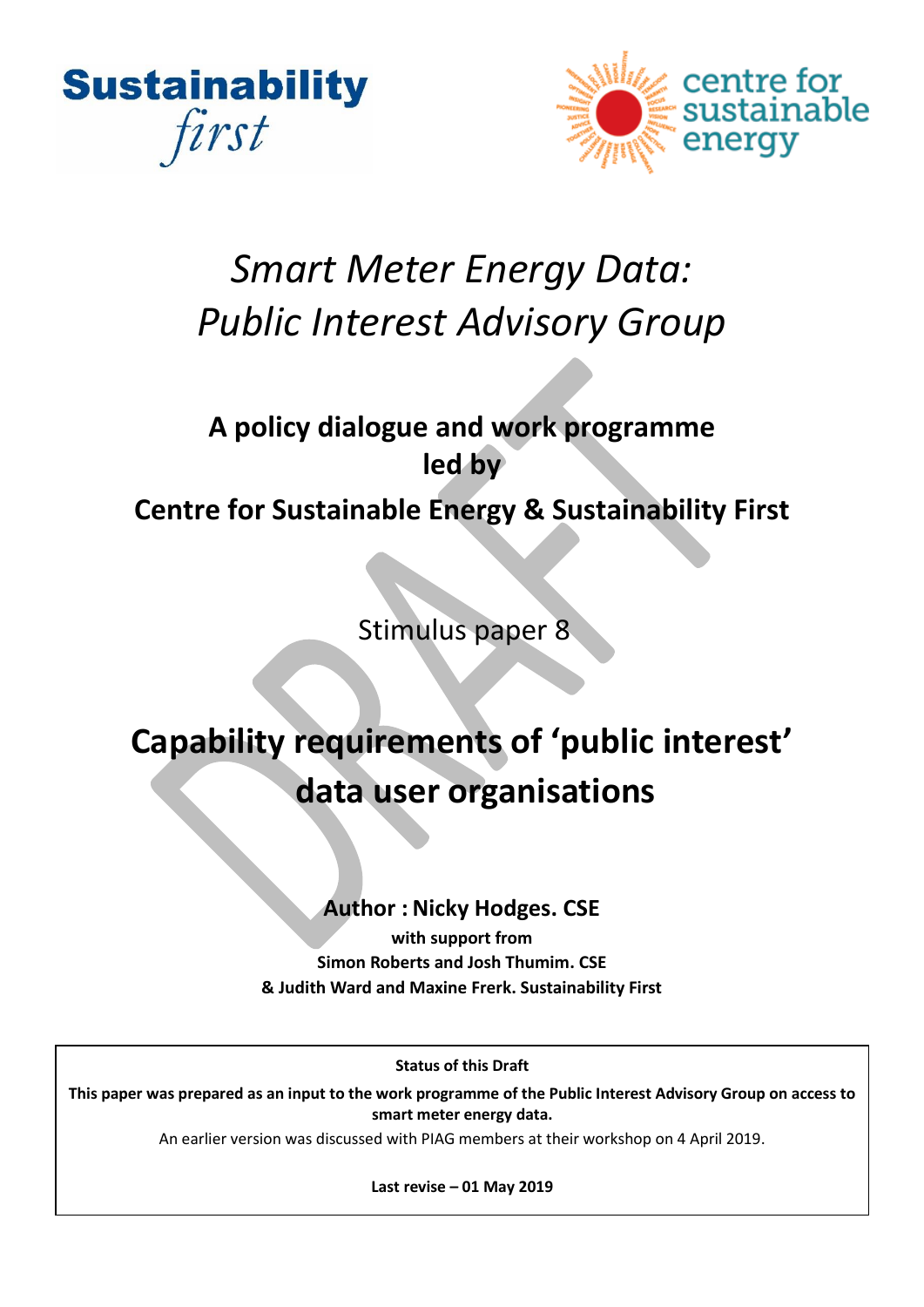# **PIAG paper 8**

# **Capability requirements of 'public interest' data user organisations**

## **Introduction**

 $\overline{a}$ 

The aim of this paper is to explore what organisational capabilities would be required of a 'public interest' user to make use of smart meter energy data for a 'public interest' purpose.

This includes the resource and capability – tangible and intangible – that an organisation would need in order to manage their data requirements responsibly, where anonymised smart-meter data was a key input. The paper therefore looks at requirements common to public bodies handling data-sets which include some component of personal data: technology capability, culture, motivation, specialised skills and expertise. The paper is informed by our earlier PIAG papers<sup>1</sup>, and in particular draws on earlier stakeholder interviews for paper 4 about potential 'public interest uses' of smart meter data.

Public interest use cases identified in paper 5 are:

- Improved national energy statistics.
- Better data to support regional and local-level energy-system planning.
- Better evidence to support policy-makers in modelling the impacts of new policies.
- Access to higher resolution data to enable better development of services.

Paper 5 also drew a clear distinction between the **input data** required for each public interest use-case and the resulting **output datasets**, which would become available for use by policy-makers, public interest organisations and others once suitably aggregated and anonymised by a trusted processor.<sup>2</sup>

#### **In this paper, we only consider potential access to, and use of, output datasets by public interest users.**

This in turn means that the capability requirements discussed are relatively contained. The datahandling requirements for any 'trusted processor' role are of course different and self-evidently far more demanding.

<sup>&</sup>lt;sup>1</sup>General landscape for smart meter data access: privacy (paper 1); ethics (paper 3). Identification of key 'public interest' use cases (paper 5). (Possible routes to the data (paper 7).

<sup>&</sup>lt;sup>2</sup>This distinction between Input data and Output data is explored in more detail on page 3 of <u>Stimulus Paper 5</u>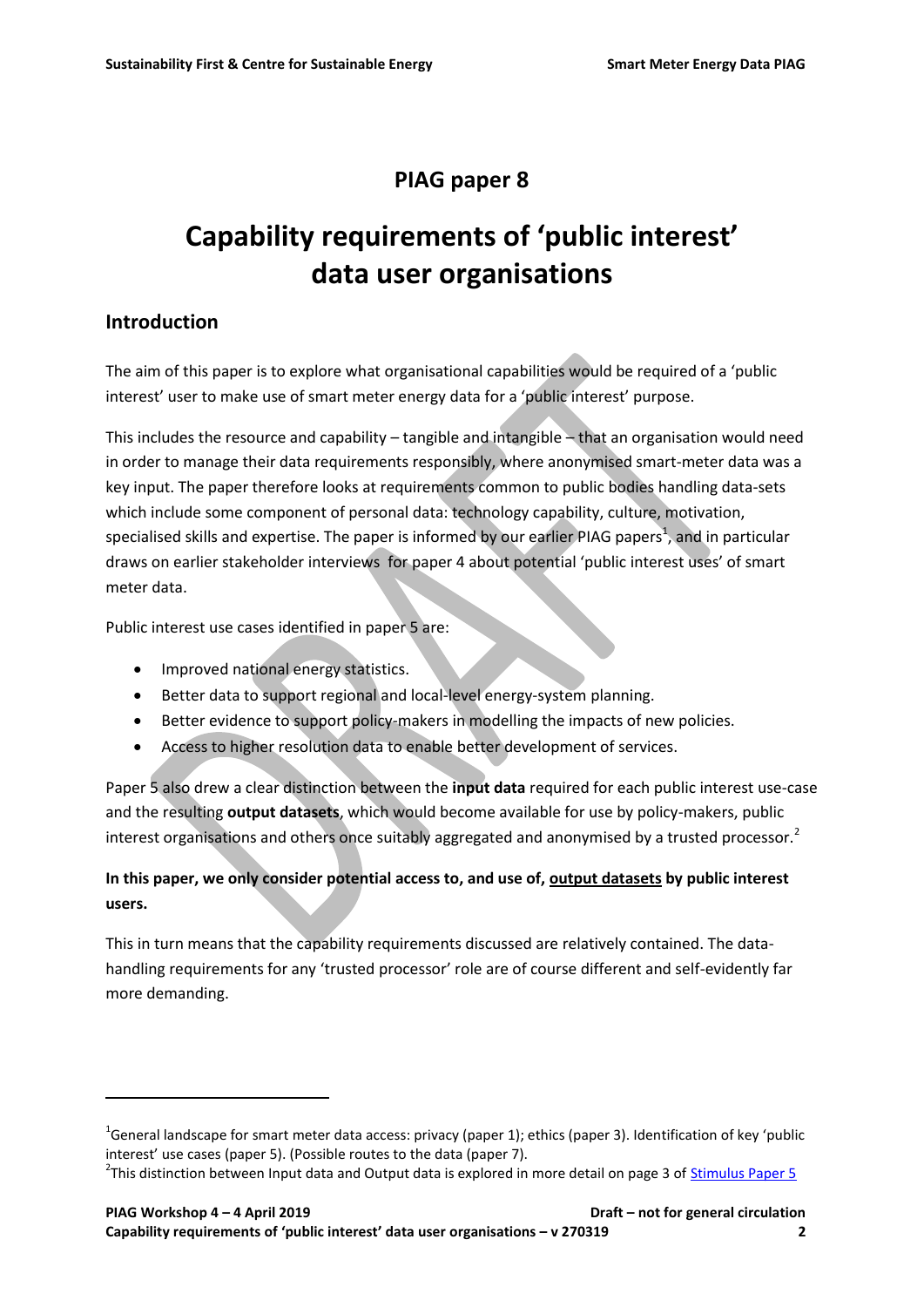#### **Snapshot: What stakeholders told us on data-handling capabilities**

Interviews to inform paper 4 drew out some stakeholder reflections on the organisational capability requirements for public interest users to realise use cases. Stakeholders identified a number of organisational strengths, weaknesses, opportunities and threats to their ability to use smart meter data for public interest purposes, as well as revealing stakeholder's own uncertainties about the capabilities required. These are briefly summarised below.

**Elected city and regional bodies:** This refers to Mayoral Offices, city councils and combined authorities, which already manage large data-sets with potentially sensitive or personal data. They also have the weight to influence the future energy transition and an appreciation of the potential value afforded by using smart meter data alongside other data streams to inform significant infrastructure decisions: from planning of heat networks and siting of renewable energy to energy storage assets and EV charging provision. These elected bodies also have an interest in how smart meter data could improve the accuracy of their models for carbon reduction and the targeting of energy efficiency services locally.

However, elected city and regional bodies saw some barriers to their engagement with energy sector incumbents. They described the energy and the built environment sectors as lagging behind other sectors such as health, education, and transport, in their engagement with a wider 'smart cities' agenda. They also cited little in-house recognition of a commercial case for participation in the energy sector and for investing in the necessary data-management capabilities.

**Other public bodies:** Stakeholders highlighted the lack of a data-driven culture and some public bodies did not currently make best use of existing energy data to which they have access. Such bodies would need support to develop a more data-led culture – including technical capabilities – before they could derive value from access to smart meter energy data.

Other practical barriers identified by stakeholders included resource constraints, access to specialist skills, and technology. Outsourcing was considered one route to addressing some constraints. Confidence in local authority in-house data skills varied. That said, public sector stakeholders generally felt confident in handling personal or sensitive data.

**New entrants**: Compared to elected city and regional bodies, stakeholders judged new entrant innovators to be disadvantaged by their lack of access to smart meter data (in contrast to energy sector incumbents), though examples were noted of new entrants developing smart energy services using precisely the sorts of capabilities which are needed to handle and create value from such data.

This 'snapshot', based on a limited number of stakeholder interviews about potential uses for smart meter data<sup>3</sup>, suggests a mixed picture in terms of resource, will, culture, technical capability and

 $\overline{\phantom{a}}$ 

 $^3$  The interviews were principally focused on potential public interest use-cases for smart meter data. The interviews were not seeking to assess the capabilities of a full range of potential users but interviewees did raise some of the capabilities and barriers that would influence likely use-cases.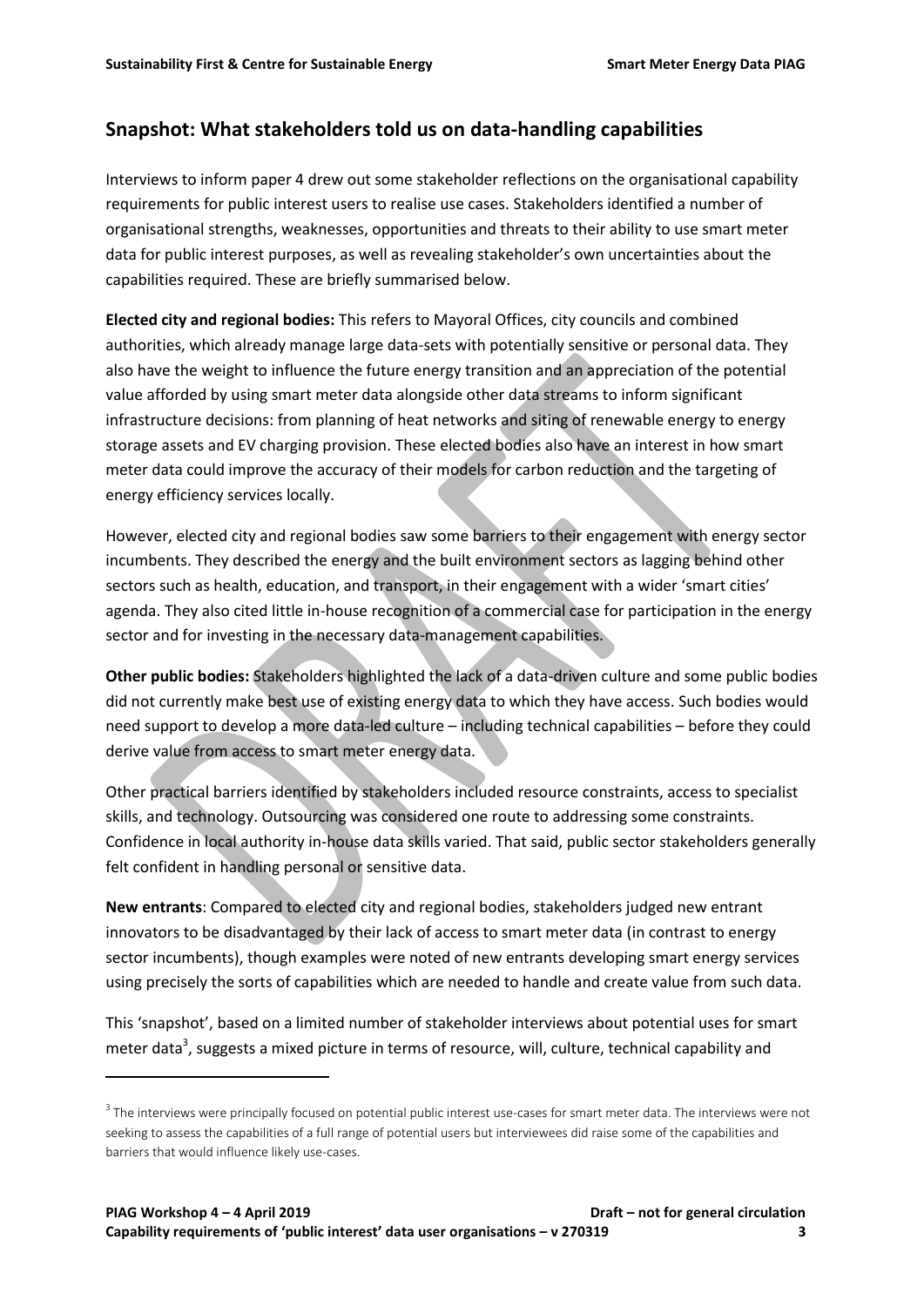financial capacity among potential 'public interest' users of smart meter data; though leading city authorities would appear to be relatively well-positioned.

## **Data management capabilities**

Against this short background, the remainder of this paper focuses on what capabilities would be needed for users to make good use of smart meter **output** data should this become available for public interest purposes. In so doing it:

- Briefly identifies the range of organisations that may want to use smart meter data for public interest purposes.
- Draws on smart city, big data and open data literature understanding of the capability requirements to generate public value outputs from data.
- Discusses the different capability and associated capacity, technology and connectivity requirements – for organisations to use the data for public interest purposes.
- Provides a set of 'example uses' of smart meter data to illustrate the associated skills, knowledge and technology requirements.
- Notes a number of initiatives to develop relevant user capabilities within the smart city and open data spheres.

# **Overview of potential public interest users**

Organisations that may want to use smart meter data for public interest purposes include: government departments<sup>4</sup>, statutory and non-statutory advisory bodies<sup>5</sup>, regional bodies, local authorities, community energy groups, intermediary energy organisations, universities and other research organisations, housing associations, and new entrants wishing to develop new services.

# **Organisational capabilities**

 $\overline{a}$ 

The wider organisational capabilities for good decision-making using smart meter output data produced by a trusted processor are likely to be the same as those for smart city or open data uses – see Annex 1 for a summary of relevant academic literature. These can be summarised as: an enabling organisational culture, governance capabilities, legal compliance, collaboration, personnel with appropriate skills, decision-making quality, and appropriate technical infrastructure.

Legal compliance capabilities to satisfy privacy protection, security and data ownership regulations will be important considerations, particularly for more advanced uses of smart meter data. Users will need to develop a compliance strategy which is proportionate to risks associated with the granularity of data and proposed techniques for data analysis.

<sup>&</sup>lt;sup>4</sup> This is understood to include government departments with responsibilities for energy and climate change, for housing and planning policy, health.

<sup>&</sup>lt;sup>5</sup> Examples include Committee on Climate Change, Committee on Fuel Poverty, Energy Saving Trust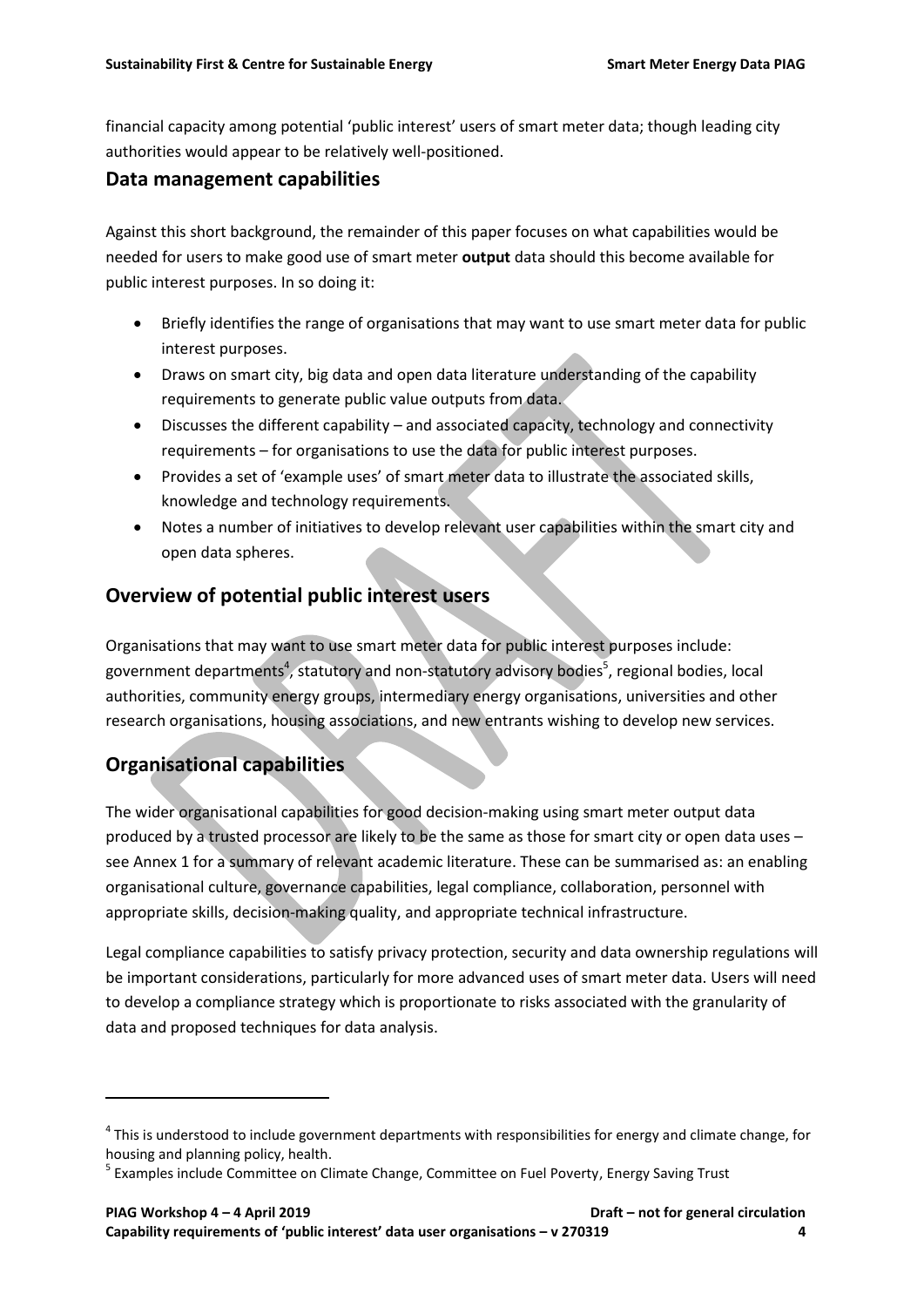For public bodies facing financial constraints and the pressure of multiple competing demands, the strategic fit and resource allocation will have considerable importance. How an organisation wants to use smart meter data will influence what scale of resource is required.

The next section of this paper specifically focuses on the knowledge, skills and technology requirements for a number of example smart meter data use cases.

# **Knowledge, skills and technology requirements for using smart meter data**

A typical PIAG public interest use-case which draws on smart-meter output data would require general organisational capabilities for good decision making and relevant energy domain understanding to interpret the data. Generic problem solving and analysis skills would be required to support use cases where domestic energy consumption statistics are used in combination with other forms of data.

More advanced expertise in data management, problem solving and research methods would be required for use cases involving large representative or anonymised aggregated output data as an input to more complex analysis or modelling. In such cases, the following skills, including use of types of software tools are likely to be relevant:

- Statistics.
- Energy system domain technical knowledge.
- Energy system modelling.
- Computer programming.
- Data handling.
- Use of data management and analysis tools (e.g. SQL, HiveQL, R, Python, Java).
- Use of spatial data analysis tools (e.g. Quantum GIS, Spatialite, PostGIS).
- Research and evaluation skills.
- Cooperation competencies and other 'soft skills'.

Requirements may include specialised technologies to integrate and analyse very large volumes of data. Examples here include Hadoop, and other "NoSQL" tools. For very large scale uses, investment in large scale hardware may be needed (Kim, Trimi and Chung, 2014). However for cases which are smaller scale, the data analysis and storage capacity required may be much more limited and not require special tools.

Under the proposed PIAG model to firmly separate **input data** from **output data,** the **output datasets containing smart meter data joined to** other household-level or neighbourhood level data would be anonymised before release. Even so, appropriate security technology and procedures would be important to guard against residual risks of re-identification.

It is important to note that smart meter data is not inherently special in terms of the sorts of data processing skills and technological requirements to which it gives rise. It is also not necessarily 'big' in the context of the conventional discourse of 'big data'. It comprises essentially:

- A unique meter-level identifier (e.g. MPAN for electricity, MPRN for gas).
- A time series of consumption values (typically half-hourly but potentially also peak demand).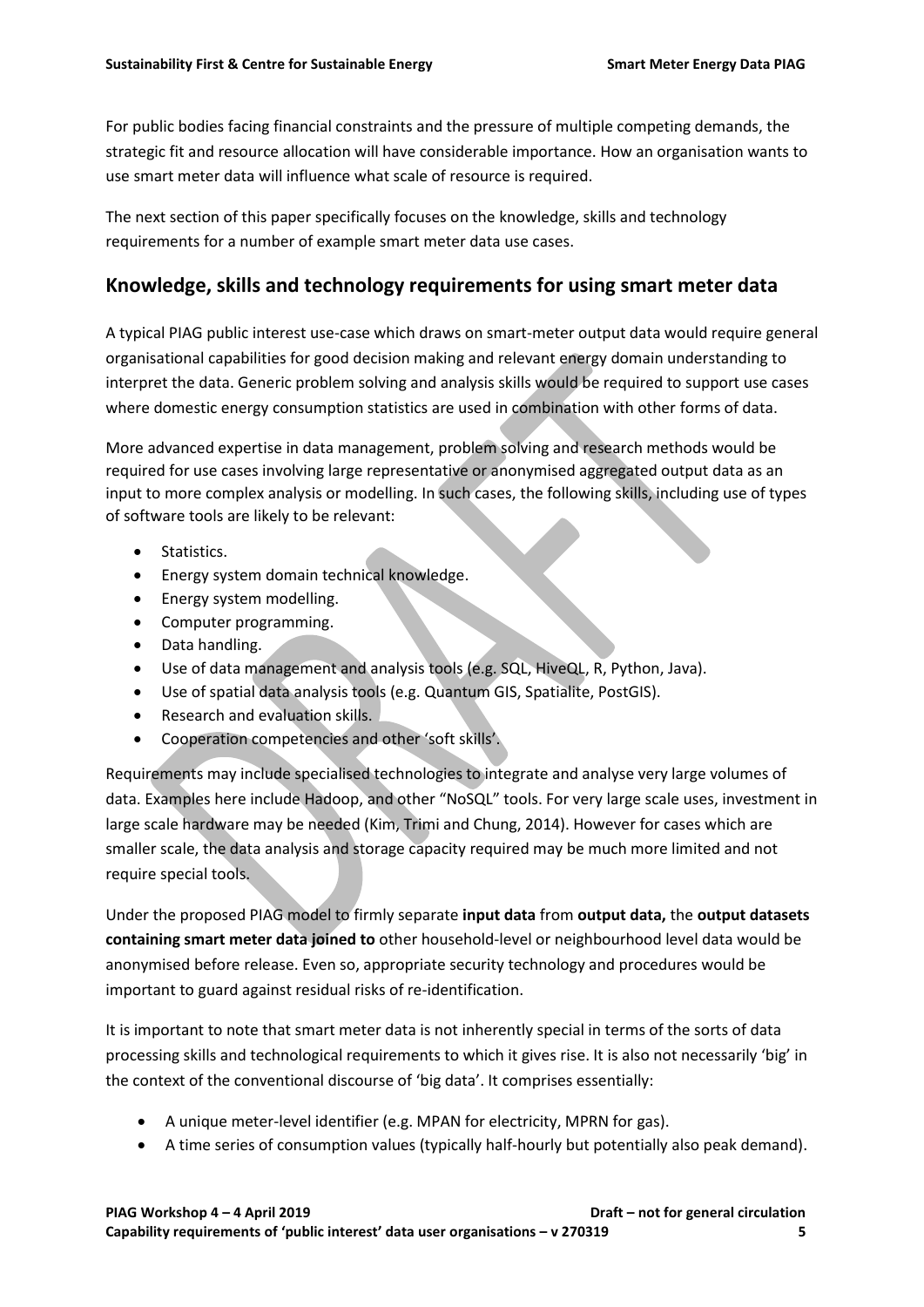Stored in a comma-separated text file, this would look something like:

*MPAN, date time, kwh 123456789012, 2015-01-01 08:30, 1.234 123456789012, 2015-01-01 09:00, 0.123 … etc*

But many of the data outputs released by the trusted processor would no longer look like this, having been transformed into summary statistics, as a single figure, a simple table or a set of related simple tables.

For example:

- National average domestic gas consumption a single figure for GB.
- Weekly national peak domestic electricity demand over a year 3 columns x 52 rows output table.
- Domestic gas and electricity consumption by local authority / by year / by season / trends over time: several tables which could be stored in separate worksheets within a single spreadsheet file.

The users of such statistics would simply need to understand them, and follow general good practice in interpreting and presenting statistics for their intended purpose, be that, for example, in a briefing to a Minister, proposals to use battery storage to help manage local peak demand, or a local authority evaluation of how far investment in domestic energy efficiency programmes has contributed towards emissions reductions.

# **Scale and complexity for more advanced uses**

The specific capability and technology requirements for more advanced uses will vary depending on the context, but the following two dimensions are relevant:

- 1. Scale of data inputs required to address question.
- 2. Complexity of methods required to address question.

There are expected to be around 50 million smart household and SME energy meters in the UK. This itself does not qualify as 'big' data – however scale can become an issue when the consumption time series are taken into account.

For example, a year's worth of half-hourly consumption for all 50 million meters would comprise:

#### *50 x 10<sup>6</sup> meters x 17,520 half-hours/year = 876 billion records*

As illustrated above, each record would at a minimum contain the meter identifier, the timestamp, and the consumption in the half-hour period associated with the timestamp. A single record would require approximately 40 bytes to store in text form (each ASCII character requires a single byte). A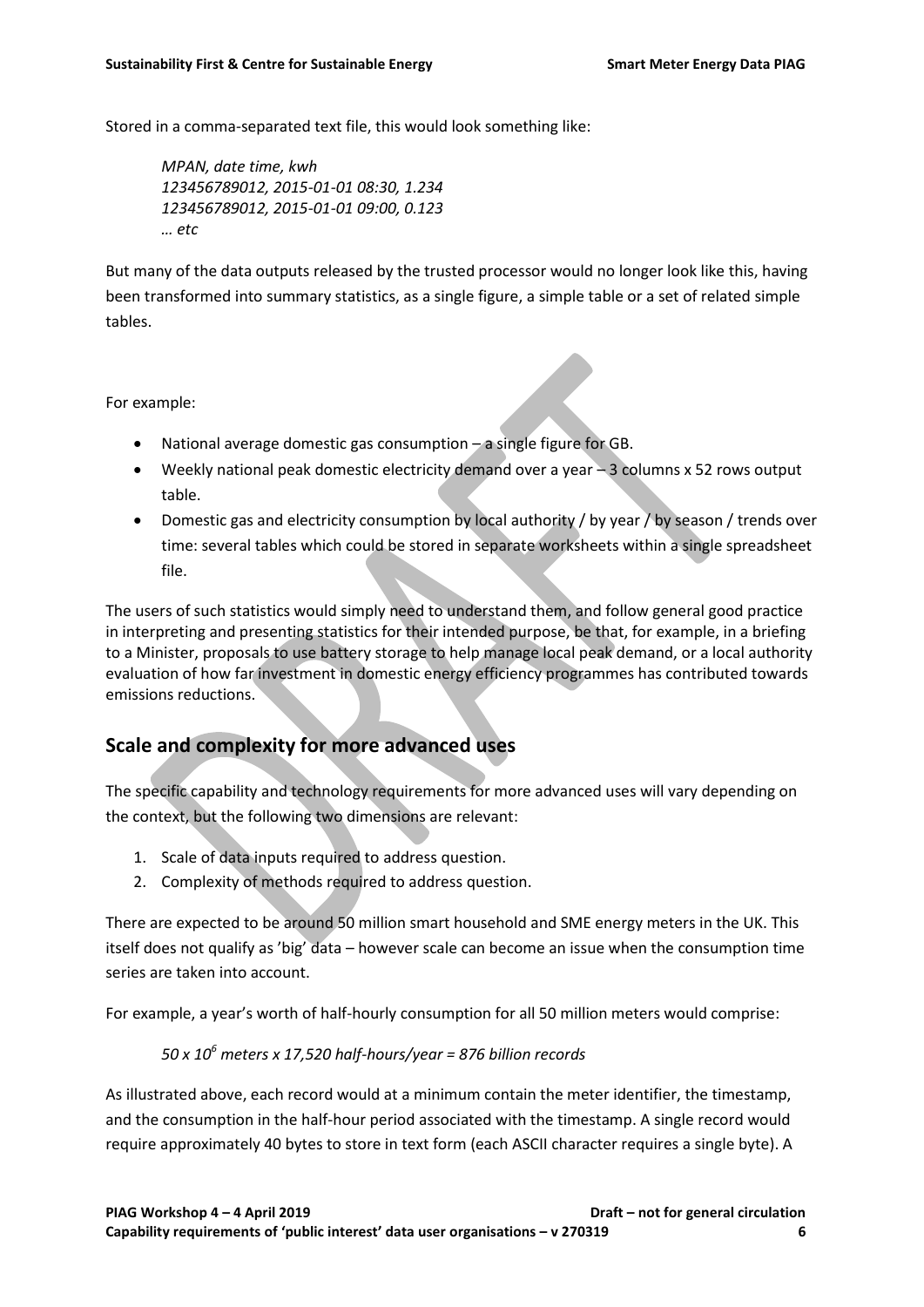single household's gas and electricity meter readings would therefore require approximately 1.4MB (the capacity of a 3.5" floppy disk!), while the whole country would require 35 TB.

This latter figure is large enough that specialised tools would be required to store and query the data. The data would get bigger again with other data (e.g. household and neighbourhood attribute data) linked to the smart meter data prior to anonymisation by the trusted processor.

However, in PIAG's proposed approach, the trusted processor would undertake this work, generating much smaller size, anonymised **outputs,** made available to public interest users. Only in certain use cases would public interest users need to have specialist data management, modelling and technology requirements.

## **Example 1: Build a model for Commission on Fuel Poverty (CFP) to enable distributional analysis of the impact of time-of-use tariffs on different households**.

This would enable the CFP to understand the potential fuel poverty impacts of the growth in time-ofuse tariffs, so that it can act to influence associated government policy and regulation.

**Data output from trusted processor:** One year's worth of smart electricity meter data for a nationally representative sample of 10,000 households, linked to household and neighbourhood attribute data, as an anonymised dataset.

**Skills / technology requirements:** Problem solving skills, energy domain expertise, database and SQL skills, and a programming language such as Python or R.

**Model design & output:** Applies TOU tariffs to the sample dataset, and reports on which types of households are made better and worse off relative to a base case.

## **Example 2: Design a city-wide, high resolution, spatial analysis of demand profiles for heat and power for city planning and investment body.**

This would inform strategic planning and investment decisions to support clean growth.

**Data output from trusted processor:** Half-hourly postcode-level demand profile for a city, covering an entire year (or an average over multiple years), with no associated household data. For Greater London, approximately 200GB.

**Skills / technology requirements:** Problem solving skills, energy system technical knowledge, modelling skills, reasonably high performance relational database server, programming language such as Java or Python.

**Database / analysis output:** The identification of which different heat-power system couplings are most appropriate given system constraints in different parts of the city. Examples of such couplings include:

Heat networks with CHP.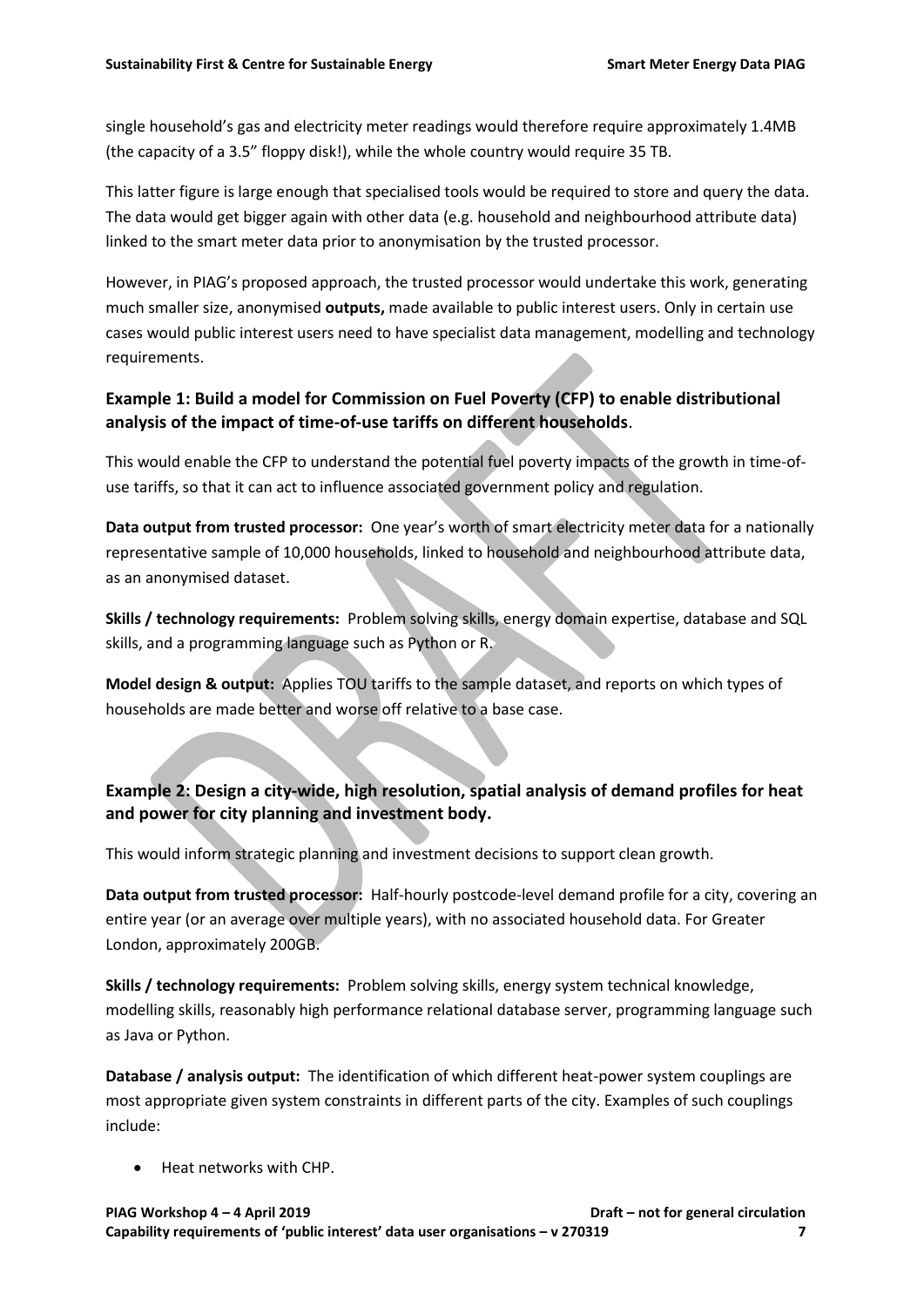- Individual building heat pumps.
- Centralised heat pumps serving a heat network.
- Electrical thermal storage serving a heat network.

The set of example uses above show that there is a wide range in the skills and technology requirements for public interest use cases. In many cases, 'public interest' users of smart meter data would rely on statistical outputs or 'ready-made' analytic outputs by others (national or specialist) bodies. For such users, the skills and technology requirements are likely to be less important than more generic organisational capabilities. It is only in certain cases that more advanced capabilities will be required.

## **Building capabilities**

A range of initiatives have sought to build the capabilities of public bodies and other organisations to use open / big data for public benefit, including:

- Business and Local Government Data Research Centre (BLGDRC) offers capacity building services and training in analytic techniques.
- Catapult Future Cities has produced a toolkit (2018) which sets out a high level process for organisations to share city level data, covering: building a business case, updating legal, privacy and ethical approvals, updating technology, confirming governance arrangements, and supporting a sharing culture.
- The Open Data Institute has, amongst other things, produced a data roles framework to help people identify what combination of skills they need to play their part in engaging with data.
- Various corporate entities, such as IBM, have developed "smart city platforms" and engaged with regional / local communities to develop opportunities to use aggregated data for public (and presumably private) benefit.

# **Conclusion**

The smart city, open data and big data agendas have generated recent new thinking and insights around the capability requirements of organisations wanting to use data for public good, much of which is transferable to the use of smart meter data for a public interest.

This includes recognition that capability strengthening may need to extend across different levels of an organisation, to encompass leadership and decision-making, organisational culture, governance and legal compliance systems, as well as technical knowledge, skills and technology.

Whilst there will be some domain expertise requirements, the technology and data skills and capabilities are likely to be generic – there is nothing specific to smart meter data that is likely to create obstacles to success. That said, the scale and complexity of the intended use of smart meter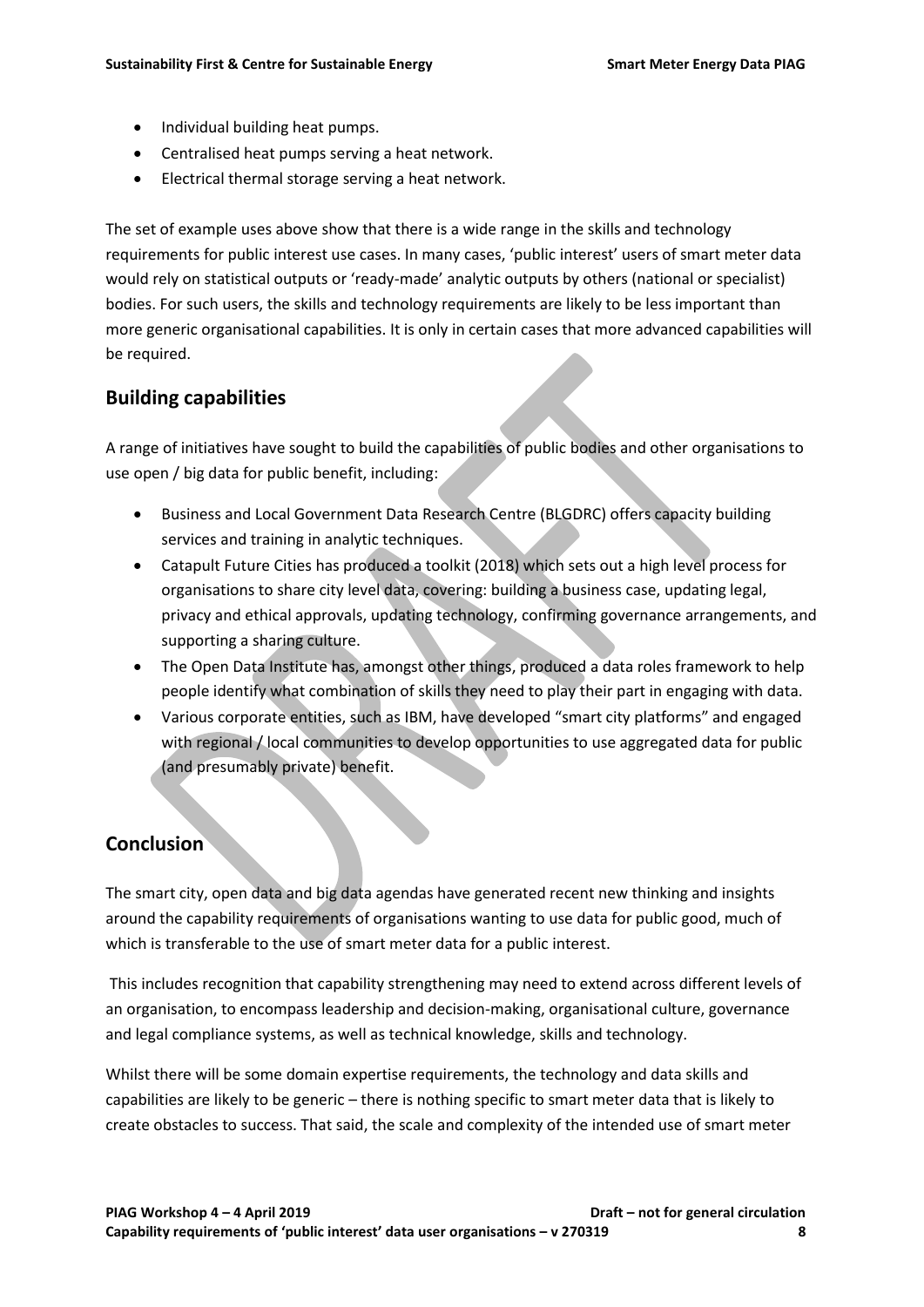data (which as we have seen can vary significantly by use case) will shape the specific technology and analytical requirements.

A range of initiatives exist to support 'public interest' organisations to understand and address their capability requirements. Local authorities active in smart city or other open data initiatives are likely to have already engaged with many of these challenges.

For some organisations, in-house resourcing constraints may require them to outsource the work to realise use cases. However, the publication of official statistics and analysis outputs by specialist bodies would enable organisations with limited specialist skills or technology to make use of smart meter data for public interest purposes.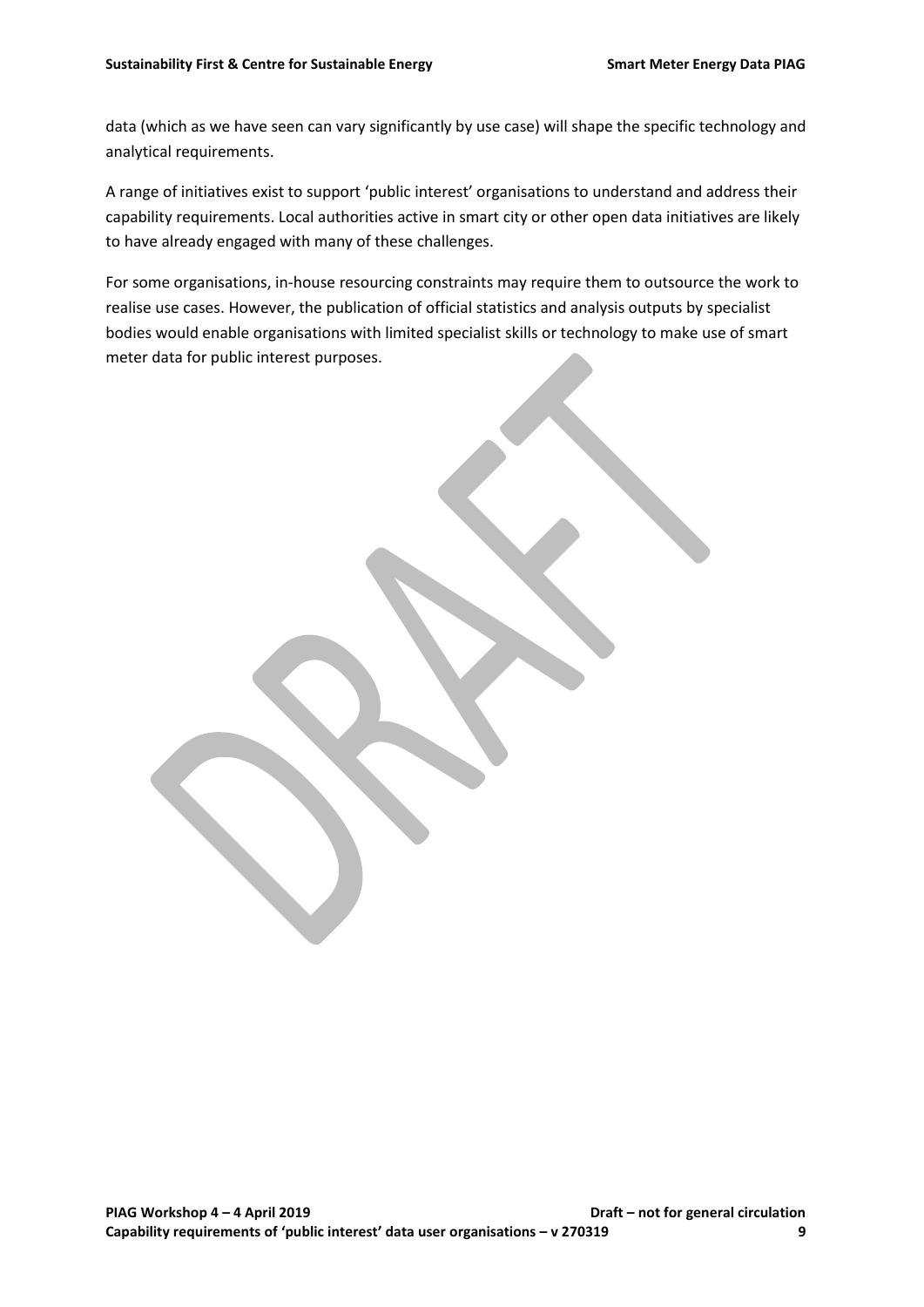# **Annex 1 : Smart city, big data and open-data literature on the capabilities required to generate value**

The literature on big data, open data and on smart cities has included consideration of how to achieve economic, social, cultural, political or ecological value of benefit to citizens and communities (Benington 2011, in Jetzek, Avital and Bjørn-Andersen, 2013), and outlined the activities typically involved and the requisite capabilities for doing so.

Jetzek et al (2013) provide helpful definitions of capability and technical connectivity, which can be applied to thinking about public interest uses of smart meter data:

- Capability: the ability of an organisation to use data to achieve value.
- Technical connectivity: the availability of technologies that allow public interest users to store, access, combine and analyse the data. This includes the "*availability of the infrastructure and use of semantic technologies, as well as data management; analytics and discovery software, plus the use of multiple platforms to enable general access to content.*"

Klievink et al (2017) present a flow diagram of the main activities in the process of big data analysis<sup>6</sup>, as well as a more detailed list of the activities involved:

**FIGURE 1: MAIN STEPS IN BIG DATA ANALYSIS PROCESS**

| <b>Collection</b> | Combination | Analytics | Use |  |
|-------------------|-------------|-----------|-----|--|
|                   |             |           |     |  |

**TABLE 1: LIST OF ACTIVITIES INVOLVED IN BIG DATA ANALYSIS**

 $\overline{a}$ 

|             | <b>Big data activities</b>       |
|-------------|----------------------------------|
| Collection  | Collect, annotate                |
|             | Acquire, record                  |
|             | Generate                         |
|             | Choose, select                   |
|             | Sense                            |
| Combination | Extract, clean, prepare, process |
|             | Combine                          |
|             | Organize                         |
|             | Store                            |
|             | Integrate, represent             |
| Analytics   | Analyse, model                   |
|             | Visualise                        |
|             | Interpret                        |
| Use         | Initiate                         |
|             | Deploy                           |
|             | Make decisions                   |
|             | Apply, produce insight           |
|             | Evaluate                         |

<sup>6</sup> These steps apply equally to data of any size, so the word "big" is somewhat redundant, as well as being subject to changing definition over time, as available computing power increases, and data storage costs fall.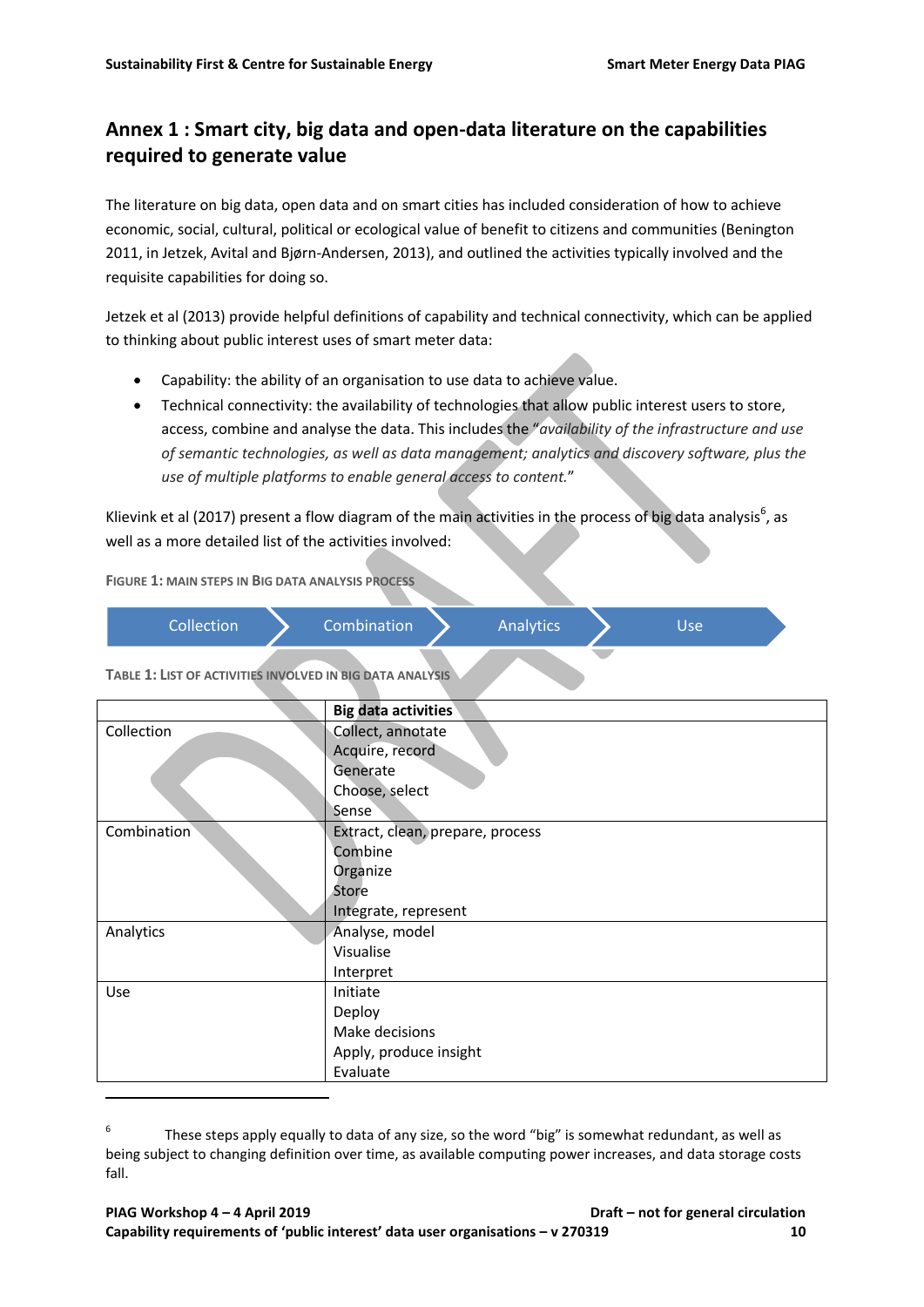Arguably, the identification of the purpose of (smart meter) data analysis and corresponding data requirements and analysis design requirements should be appended to the top of this list, with problemsolving skills being a key generic skill requirement.

Open / big data literature recognises that there is a broad range of organisational capabilities that are required to make use of big data to generate public value (Kleivink et al 2017; Jannsen et al 2017; Pappas et al 2018) and that data skills and technology resources alone are not sufficient.

Kleivink et al (2017) set out a summary table of organisational capabilities required for big data use, as reproduced i[n Table 2.](#page-10-0)

| Capability    | <b>Explanation</b>                                                            |
|---------------|-------------------------------------------------------------------------------|
| IT governance | Capability to design and develop IT strategy, decision-making and             |
|               | responsibility structures, supporting the organization, including integration |
|               | of new IT systems                                                             |
| IT resources  | Capability to design, develop and maintain suitable IT infrastructure and     |
|               | expertise to facilitate current and new IT systems                            |
| Internal      | Capability to develop internal commitment and vision for new processes and    |
| attitude      | systems, especially openness towards data-driven decision-making              |
| External      | Capability to develop external commitment and support for new processes       |
| attitude      | and systems with important stakeholders                                       |
| Legal         | Capability to design and develop a compliance strategy including process      |
| compliance    | design, monitoring and redesign of processes, especially regarding privacy    |
|               | protection, security and data ownership regulations                           |
| Data          | Capability to design and develop a data strategy including collection,        |
| governance    | acquisition, quality control and data partnerships                            |
| Data science  | Capability to bundle/acquire, develop and retain data science knowledge in    |
| expertise     | the organization, especially bundling knowledge on IT, business, statistics,  |
|               | computer science and mathematics                                              |

<span id="page-10-0"></span>**TABLE 2:ORGANISATIONAL CAPABILITIES FOR BIG DATA USE (KLIEVINK ET AL 2017)**

Having an enabling organisational culture is widely identified as important, including alignment between the organisation's strategic priorities and the proposed data purpose, having a culture of organisational learning and a 'data-driven culture' (Pappas et al).

With the appropriate organisational alignment and governance, organisations can more confidently focus on the capabilities and technology requirements. Janssen et al (2017) focus particularly on the factors influencing the quality of decision making using big data. Again, this highlights how the mechanics of data analysis needs to be supported by wider organisational capabilities.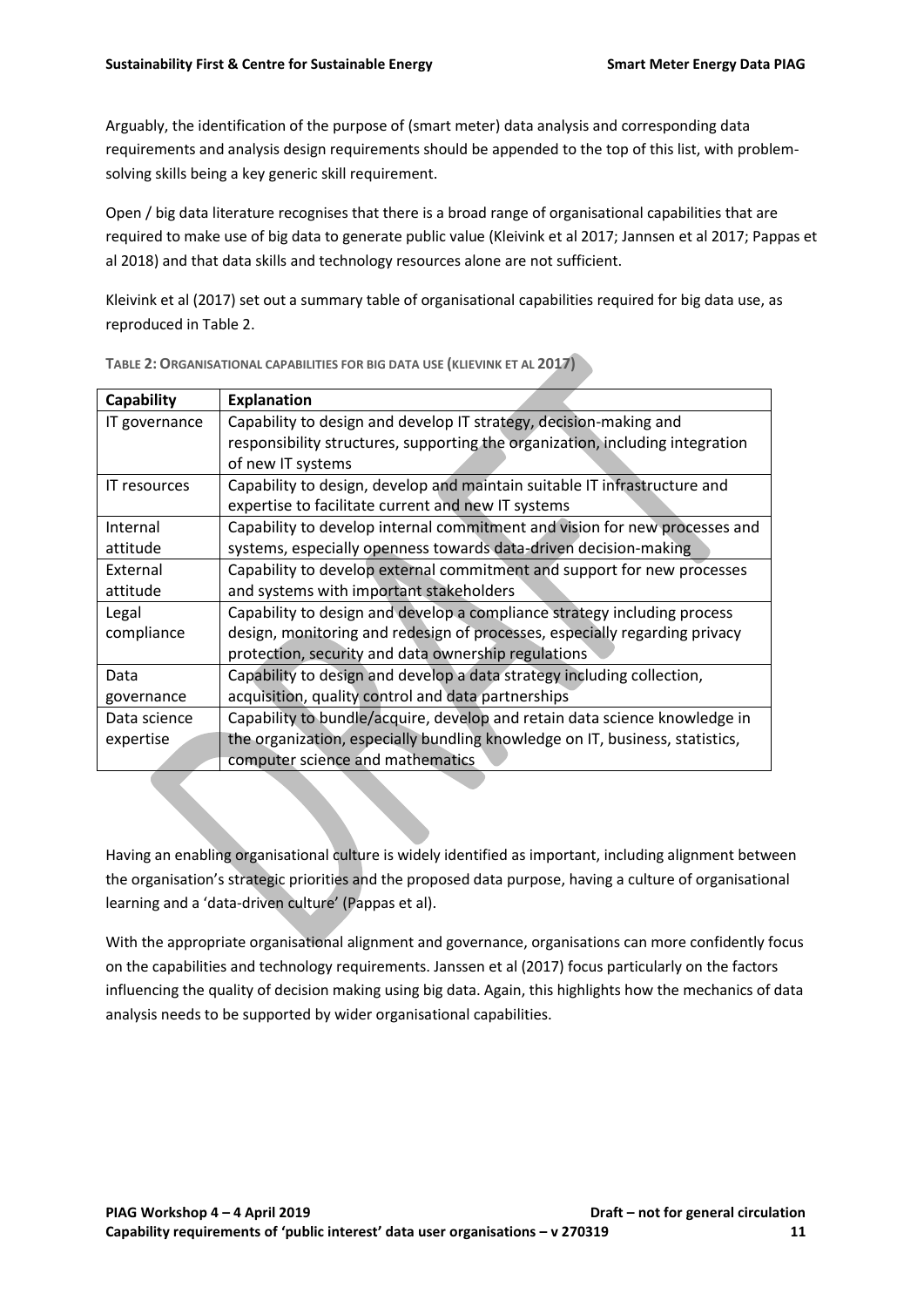| <b>Factors</b>          | <b>Description</b>                                                                |  |
|-------------------------|-----------------------------------------------------------------------------------|--|
| Contractual governance  | Agreements and contracts with big data providers to increase data quality,        |  |
|                         | ensure mutual understanding, create clear responsibilities and procedures and     |  |
|                         | improve communication.                                                            |  |
| Relational governance   | To build trust and ensure the sharing of relevant knowledge necessary to          |  |
|                         | interpret big data                                                                |  |
| Big data analysis       | This includes finding and selecting the right tools for analysis of big data and  |  |
| capabilities            | how to visualise big data. Domain knowledge, big data and analytic skills.        |  |
| Knowledge exchange      | Transfer of knowledge about how data is collected and processed to aid the        |  |
|                         | finding of patterns and relationships.                                            |  |
| Collaboration           | Collaboration between data producers, analysts and users can create a big data    |  |
|                         | chain and enable the creation of valuable applications                            |  |
| Process integration and | This results in lower efforts and costs to use big data and big data analysis.    |  |
| standardization         |                                                                                   |  |
| Routinizing and         | This can speed up big data analysis and decision making                           |  |
| standardization         |                                                                                   |  |
| Flexible infrastructure | This determines the ability and the amount of effort needed to handle and         |  |
|                         | process data. Systems integration can improve the handling of big data,           |  |
|                         | reducing lead times for results.                                                  |  |
| Staff                   | Specialists able to handle big data, with analysis skills and able to communicate |  |
|                         | with users are scarce. Partnerships with external businesses may be needed to     |  |
|                         | address in-house skills gaps.                                                     |  |
| Decision maker quality  | More experienced decision-makers can make better and faster decisions. They       |  |
|                         | need to be able to interpret the analytic outcomes.                               |  |

**TABLE 3: FACTORS INFLUENCING QUALITY OF DECISION MAKING (JANNSEN ET AL 2017)**

Kleivink et al conclude by identifying areas where public bodies may fruitfully focus their efforts to improve their ability to generate value from big data:

- Identify how specific data applications align with an organisation's strategy, structure and main activities.
	- Collaborate with relevant organisations to enable more accurate and informative insights. Focus on developing data science expertise, data governance and IT governance capabilities.

Pappas defines the skills requirements of personnel involved in data analytics and decision making using big data to include: computer programming, research methods, data handling, visualization tools, soft skills, domain knowledge, and strong cooperation competencies.

Both Pappas et al and Kleivink et al encourage organisations to start small to allow organisational learning, iteratively develop their analytic capabilities, build trust and minimise risks.

The findings from this smart city, open data and big data literature are likely to be transferable to smart meter data, though it will only be organisations wanting to undertake more advanced modelling, testing of algorithms or distributional analysis use cases that are likely to require specialised technology and data analysis capabilities.